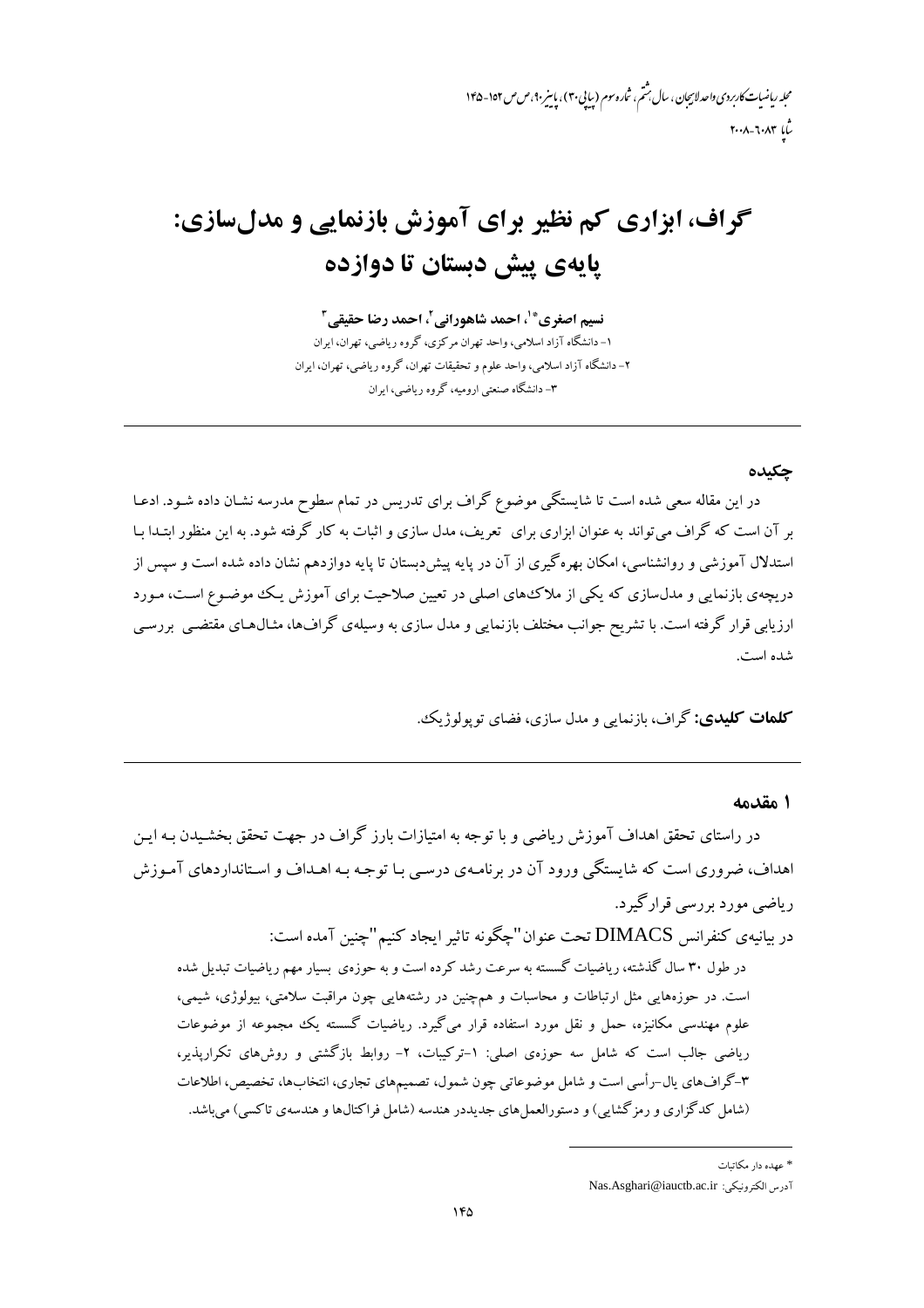اصغری و بمکاران، کراف، ابزاری کم نظیرِ برای آموزش باز مایی و مدل سازی : پایی پیش دسان مادواز دو

به طور روز افزون، ریاضیات گسسته به زبانی برای بخش اعظم علوم تبدیل شده است و برای تصـمیم گیـریهـایی که افراد به طور انفرادی در زندگے شان دارند یا در حرفهی خودشان و یا به عنوان یک شبهروند در جامعـه دارنـد، ضروری است. از سوی دیگر در سند (NCTM (2000) آمده است: "ریاضیات گسسته بایـد در تمیام پایـههیا تدريس شود و جزء برنامهي درسي باشد."

در این مقاله به این موضوع میپردازیم که نظریـهی گـراف چگونـه اسـتاندارد بازنمـایی و مـدلسـازی را بـر آورد می کند و به ابزاری برای تعریف، مدلسازی و اثبات تبدیل می شود.

۲ استدلال آموزشی برای جای دادن گراف در برنامهی درسی از پیش دبستان تا پایه دوازدهم

گروه «بورباکی» سه ساخت عمدهی بنیادی را در ساختهای منطقی –ریاضی مـورد تأییـد قـرار داده اسـت که عبارتند از:

> ۱- ساختهای جبری که الگوی بارز آن گروه است . ۲– ساختهای توالی یا ترتیب که یکی از اشکال عمدهی آن شبکه است که دربارهی روابط است. ۳- ساختهای توپولوژیک یا وضعی که مربوط به فضای پیوسته است.

بنابر تقسیمبندی گروه بورباکی، ساختهـای توپولوژیـک یکـی از سـه سـاخت عمـدهی ریاضـی اسـت. پیـاژه در چهارچوب این الگوی ریاضی و همچنین با استفاده از نظرات "پوانکـاره" در مـورد هندسـه توپولـوژی، دریافـت منسجمی از پدیدآیی فضا در ذهن کودک را شرح میدهد. در این نما، پیـاژه مشـاهدات نخسـتین خـود را دربـاره فضای حسی – حرکتی باز می نگرد و نشـان مـی دهـد کـه فضـای حسـی – حرکتـی از فضـای توپولوژيـک آغـاز مي گردد وبه سوي فضايي تحول مي يابد كه در عين حال تصويري و اقليدسي است. توپولوژي، توصيف و تبيـين شکل های باز و بسته است، یعنی:

ے فضای اقلیدسی (متریک) فضاي توپولوژيک : ▲ فضای تصویری

همانطور که میدانیم پیاژه رشد کودک را به ۴ مرحله تقسیم می کند که دورهی تولد تا ۲ سالگی را مرحله حسبی – حرکتبی و ۷–۲ سالگی را مرحلهی عملیاتی می;نامـد. او فضـای توپولوژیـک، اقلیدسـی و تصـویری را در دوره حسي – حركتي چنين توصيف مي كند :" توپولوژي ابتدايي ترين فصـل هندسـه را تشـكيل مـي،دهـد. در ايـن فضـا جایی برای خطوط راست، فاصله، زاویهها و جز آن وجود ندارد و فقط در مورد اجسام اتسـاع،پـذیر و قابـل تغییـر شکل به کار بسته میشود. بدین ترتیب فضای کودک در مراحل اول و دوم حسی –حرکتی فضـای توپولوژیـک است."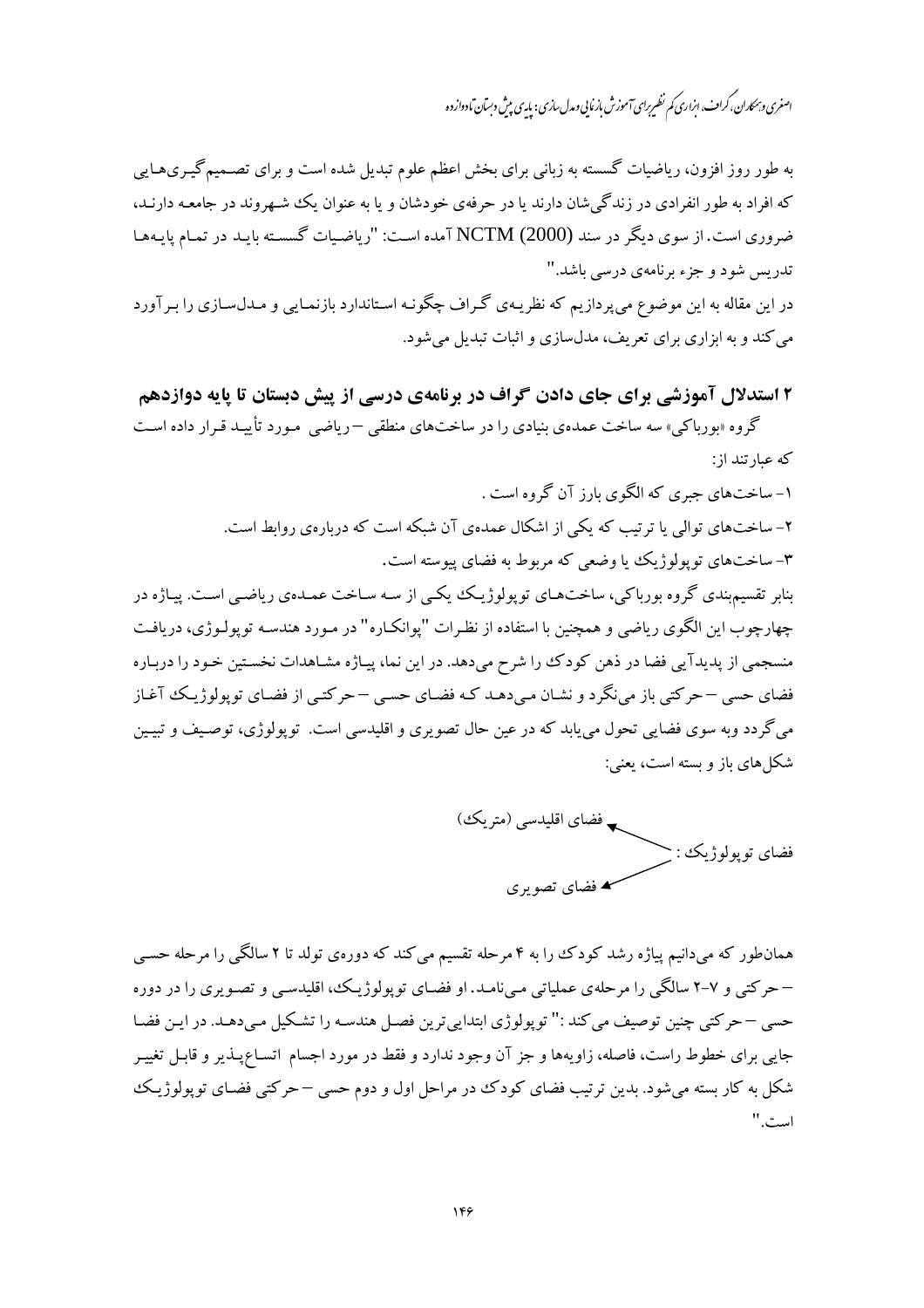محله رماضات کاربردی واحد لاسچان ۳۰ (۱۳۹۰) ۱۵۲-۱٤۵

پیاژه آزمایش های متعددی برای بررسی جنبههـای مختلـف فضـای توپولوژیـک در کـودک انجـام داده اسـت. در مرحله اول مفهوم مجاورت و جدایی را بررسی کرده است. آزمایشات او نشـان مـی دهنـد اشـکال اقلیدسـی ماننـد دایره، مربع، مثلث، لوری و غیره در وهلههای اول در نقاشی کودکان غلبه ندارند، بلکـه بـه عکـس، خصیصـههـای توپولوژيکي مجاورت، بسته بودن، محاط بودن و جز آن به چشم مي خورند.

فضای توپولوژیک فضایی است در درون شکل، که خصیصههای درونی آن را بیان می کند و با روابط فضایی ک رابطهی یک شکل را با شکل دیگر نشان میدهد در تضاد است. طبق نظر پیاژه ساخته شـدن فضـا از سـطح سـاخته شدن اشیا و فضای درونی آنها آغاز می شود. یکی از دلایلی که همهی مـا از هندسـه خوشـمان مـی آیـد شـهودی بودن آن است. گراف نیز همان امتیاز را دارد، به علاوه چون در رسم نمودار گراف طول یال&ا و یا مکـان راس۵هـا مطرح نیست، درک شهودی سادهتر است. گرافها می توانند به فهم مطالب ریاضی کمک کننـد. گـرافهـا و ماتریسهایی متناظر با آنها، با شکل و شمایل شهودی که دارند به تجسم و تصویرسـازی مفـاهیم انتزاعـی کمـک مه کنند [۱].

## ۳ گراف به عنوان ابزار مدلسازی و بازنمایی موقعیتهای ریاضی

روشهایی که از طریق آنها، ایدههای ریاضی نمایش داده میشوند از آن حیث که ایـدههـا را قابـل فهـم می سازند اساسی هستند. برای مثال ضرب با ارقام رومی، بسیار مشکل تر از همان ضرب با ارقام فارسی بر مبنـای ده می باشد. زمانی که دانش آموزان به نمایشهای ریاضی ایدهها دست می یابند، صاحب ابزارهایی میشوند کـه بـه طور معناداری ظرفیت و قابلیت آنها را برای اندیشیدن ریاضی وار گسترش میدهد [۲]. اصطلاح "بازنمايي با به نمايش در آوردن"هم به فرآيند و هم به توليد اشـاره دارد. بـه عبـارت ديگـر بـه عمـل بـه تسخیر در آوردن یک مفهوم یا رابطهی ریاضی در بعضی از قالبها و شکلها و همچنین بـه خـود قالـب و شـکل اشاره دارد. بازنمایی اصطلاحی است که علاوه بر این که برای پردازش و تولید کردن مسایلی که در محیط بیـرون قابل مشاهده هستند، به کار می رود، برای مسایلی که در ذهن فردی که مشغول انجام دادن ریاضیات است نیـز بـه کار می رود [۲].

مدل یک شی است و می توان آن را به صورت سه تایی (S,M,R) توصیف کرد که S بیانگر موقعیت واقعی است، M یک مجموعهای از اشبای ریاضی است و R یک رابطه بین M ،S . مدل سازی یک فر آینـد اسـت کـه طـی آن مدل ساخته می شو د [۲].

### ۱-۳ گراف به عنوان یشتیبانی قوی برای درک دانشآموزان از مفاهیم و روابط اساسی ریاضی

بازنمایی ها بـه عنـوان عناصـر اصـلی در حمایـت از درک ددانـش آمـوزان از مفـاهیم و روابـط ریاضـی تلقـی می شوند. قالبهای بازنمایی از قبیل دیاگرامها، نمایشهای نموداری و علایم از دیر باز بخشی از ریاضیات مدرسه بودهاند. گرافها می توانند به عنوان یک قالب مناسب برای بازنمایی مورد استفاده قـرار گیرنـد. البتـه در مـواردی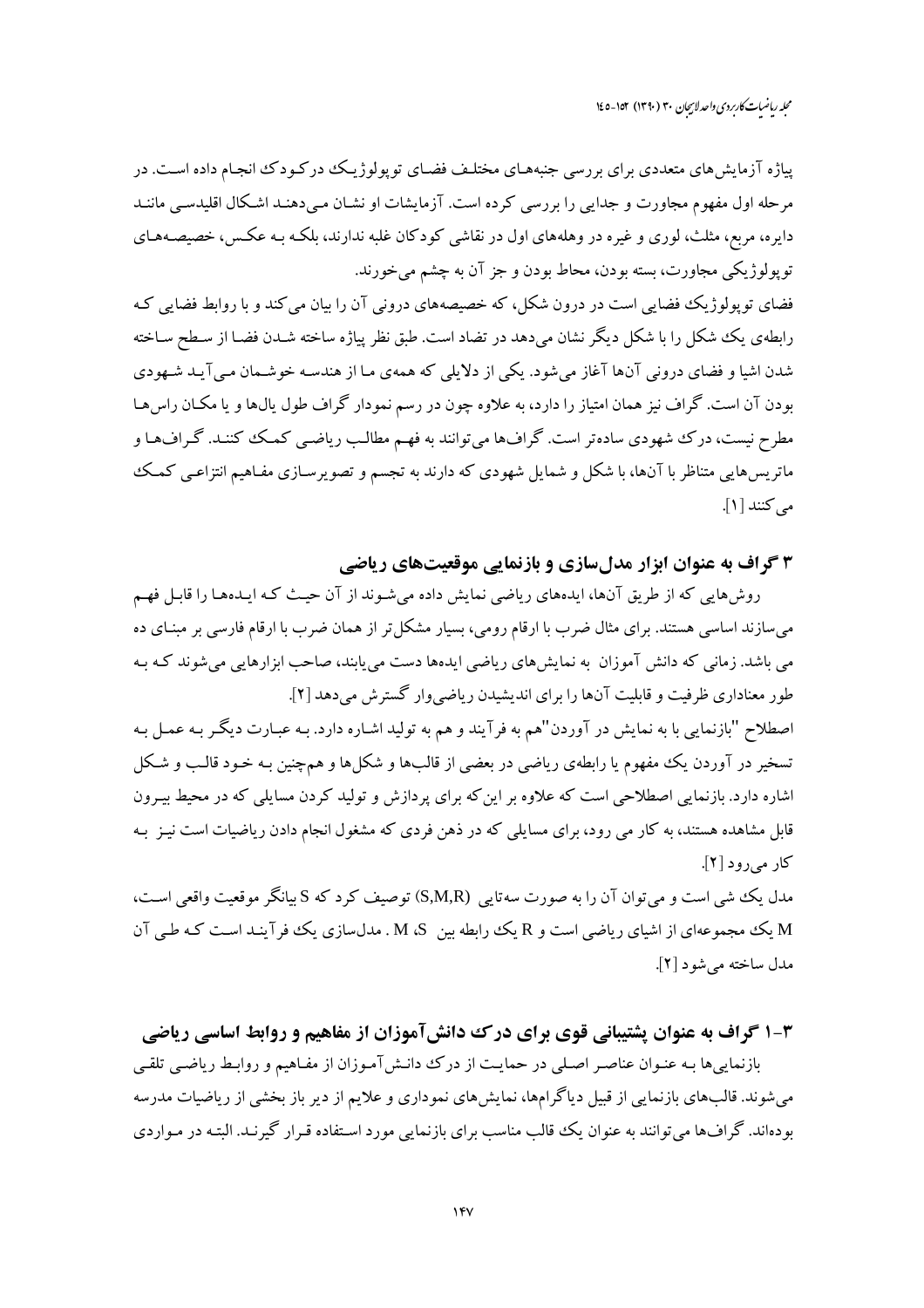اصغری و بمکاران، کراٹ، ابزاری کم نظیرِ رای آموزش بازنایی ومدل سازی : پایہ ی بیش دسان مادواز دہ

استفادهی مناسب از گرافها دیده میشود. مثلاً در نمایش تابع،که در آن دامنه، برد و تعریف تابع مشخص است، در واقع يک گراف دو بخشي به کار گرفته مي شود [۳]. ۔<br>تابع یک مفهوم اساسی ریاضی است که دانش آموزان اغلب در فهم آن دچار مشکل می شوند اما بـا تصویر سـازی آن به کمک گراف دو بخشی، دامنه، برد و نوع نگاشت برای آنها ملموس خواهد بود. همچنین با نمایش ترکیب دو تابع به صورت یک گراف سه بخشی، این مفهوم در ذهن دانشآموز به خوبی نقش میبندد. از مـوارد دیگـری که می توان گرافها را بکار بست در توصیف "اصل لانه کبوتری" است. مثال ۱: اگر سه کبوتر a, b ,c بخواهند دو لانهی x ,y را اشغال کنند، نشان دهید حداقل یک لانهی کبـوتر وجـود خواهد داشت که دست کم دو یا بیشتر از دو کبوتر درآن قرار دارند (شکل ۱).

در شکل حالات ممکن قرار گرفتن ۳ کبوتر در ۲ لانه نشان داده شده است. به وسیلهی این گرافهای دو بخشبی دانشآموزان اين اصل را به طور مجسم خواهند ديد وكارآيي اين اصل در حل مسـايل مربـوط بـه همنهشـتي بـر آنها آشکار خواهد شد.



**شکل ۱.** نمایش اصل لانهی کبوتری با گراف

اکنون به مثالی دیگر می پردازیم که در آن زیرمجموعههای یک مجموعه به وسیلهی گراف بازنمایی می شود. مثال ۲: فرض کنید A یک مجموعهی سه عضوی باشد (شکل ۲).

$$
A = \{a, b, c\}
$$
  

$$
p(A) = \{\{a,b,c\}, \{a,b\}, \{a,c\}, \{b,c\}, \{a\}, \{b\}, \{c\}, \varphi\}
$$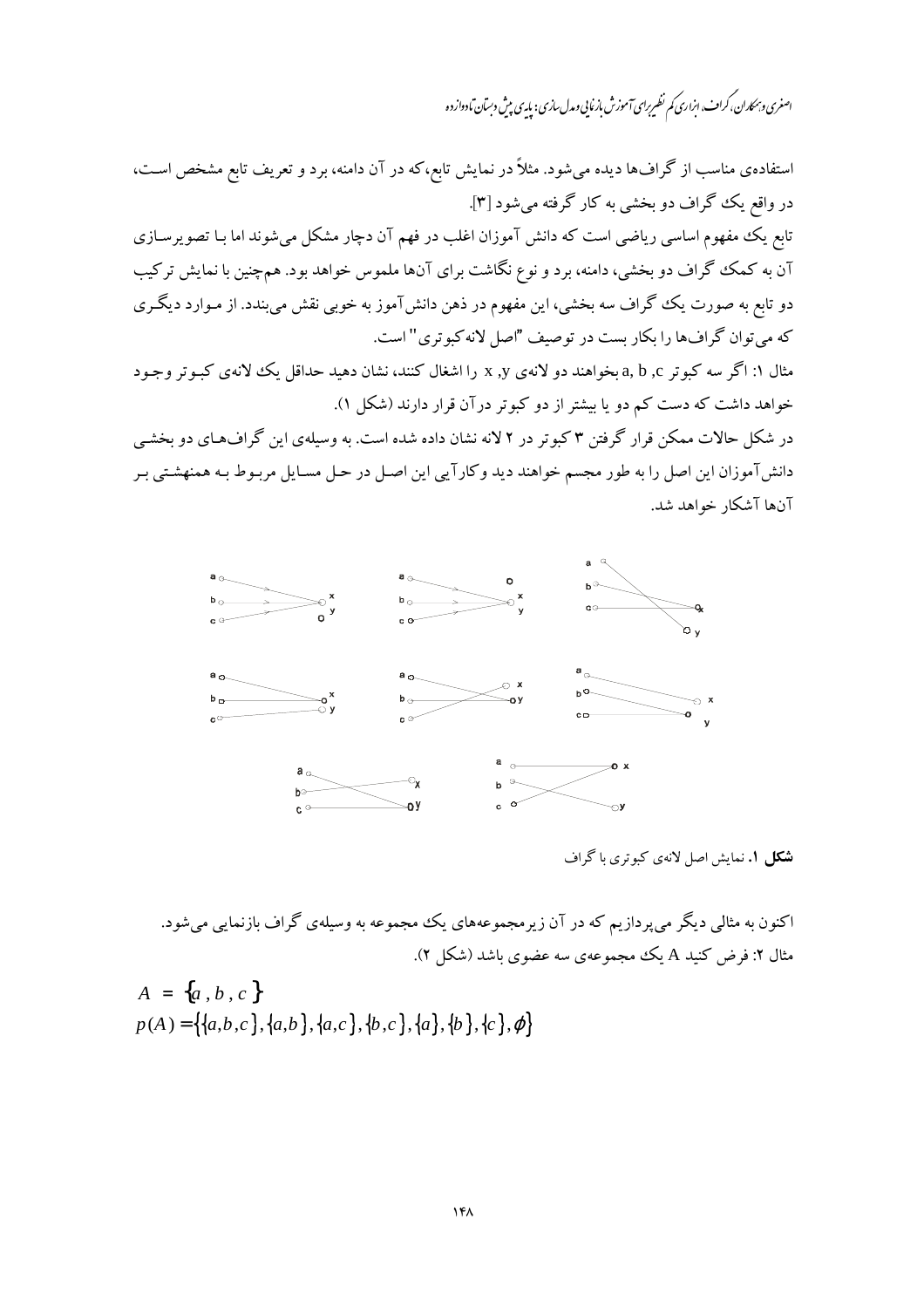محله رماضیات کاربردی واحد لاہیجان ۳۰ (۱۳۹۰) ۱۷۴–۱٤۵



**شکل ۲.** بازنمایی زیرمجموعههای یک مجموعه با گراف

۳-۲ سازماندهی، ثبت، خلق و به کارگیری ایدههای ریاضی به وسیلهی گرافها باید دانش آموزان را ترغیب کنیم تا ایدههای خود را به روش هایی که برایشان قابل فهم است، درآوردنـد. نمایشها و بازنماییهای غیر عادی و غیرمتعارف ساخته شده به وسیلهی دانش آموزان در جریان حل کردن مسایل

و تحقیق ایدههای ریاضی می تواند نقشی مهم در کمک به دانش آموزان برای فهم مسایل ایفا کن د[۵-۲]. یکی از ابزارهای مفیدی کـه مـی توانـد آنهـا را در سـازماندهی و ثبـت مفروضـات مسـاله کمـک کنـد، گـراف است.گرافها بی تردید وسیلهای گویا و نیرومند جهت به تصویر کشیدن و نمایش عملکرد ذهنبی دانـش(آمـوزان می باشند. یک کاربرد جالب توجه از گراف زمانی است که دانش آموز می خواهد اطلاعـات مسـاله را سـازماندهی و ثبت کند. در هر مساله تعدادی متغیر وجود دارد و ارتباطهای بـین آنهـا تعریـف شـده اسـت. در ایـن حالـت او می تواند متغیر را به عنوان راس و ارتباطها را به صورت پال،های گراف نمایش دهد. این بازنمایی به طـور خـارق-العادهای اطلاعات او را جمع بندی و به طور واحد برای او تصویرسازی می کند. حال او بـا ایـن گـراف گـام اول و اساسی را در جهت حل مساله و کشف روش حل برخواهد داشت [۳]. می دانیم تصویرسازی عامل مهمی در حـل مساله و همین طور خلق ایدههـای جدیـد ریاضـی اسـت، از ایـن حیـث گـراف ابـزار بـی نظیـری اسـت کـه امکـان تصویرسازی را به دانش آموز خواهد داد. یکی از مساله های معروف، مسالهی "فروشندهی دوره گرد" است. **شال**: روستایی ۲۰ خانه دارد. یک فروشندهی دوره گرد میخواهد از خانهی A شروع کند و از هر خانه یک بار بگذرد و بیش از یک بار هم نگذرد و سرانجام به نقطه A بازگردد. مسیر او را مشخص کنید (شکل ۳).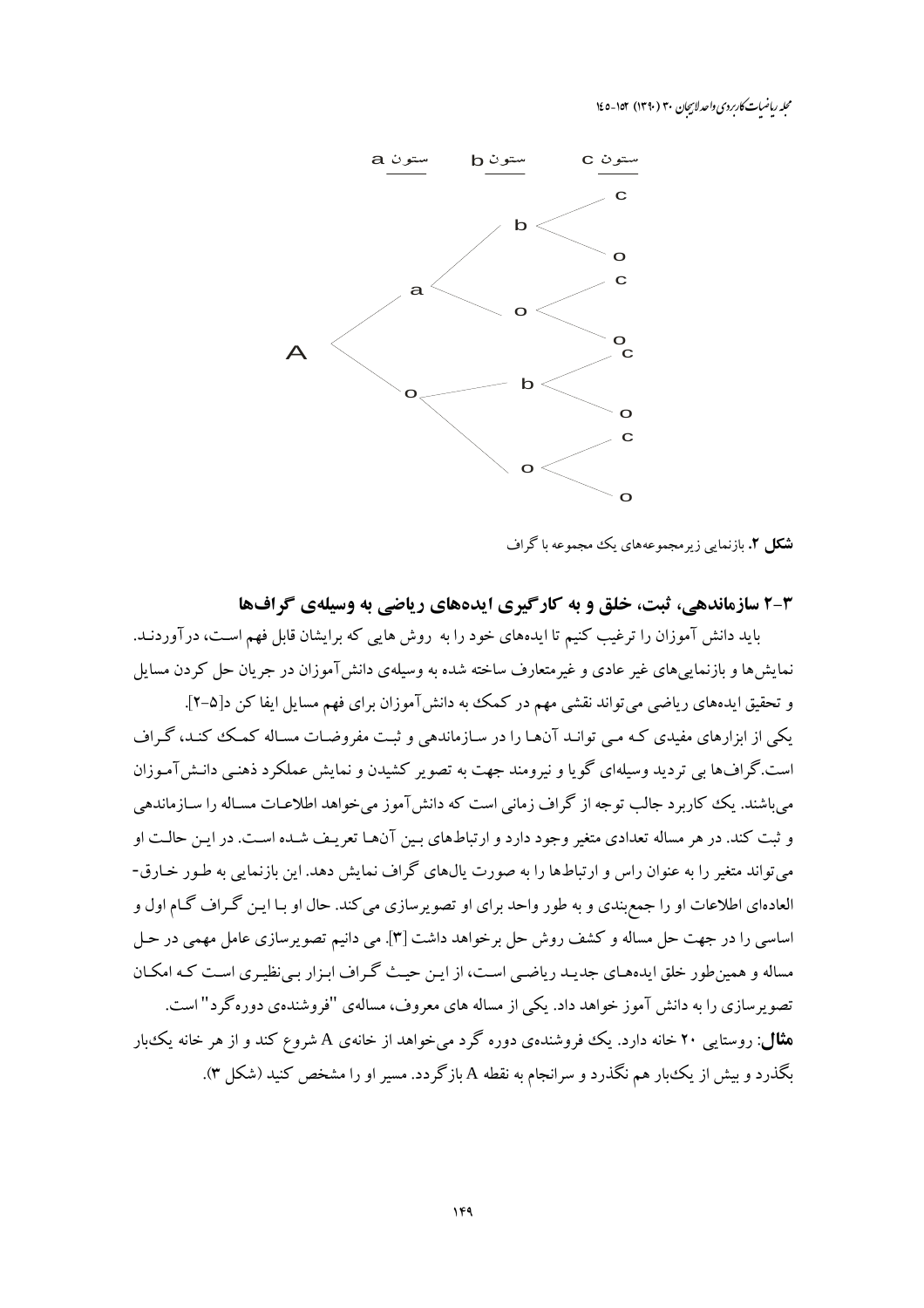اصغری و بمکاران، کراف، ابزاری کم نظیرِ برای آموزش باز مایی و مدل سازی : پایی پیش دسان مادواز دو



**شکل۳.** گراف فروشندهی دورهگرد

در این مساله، دانش آموز با در نظر گرفتن خانهها به عنـوان راس و مسـیر حرکـت از خانـهی A بـه خانـهی B بـه عنوان پال،گرافی را رسم می کند که اطلاعات مساله در آن گراف سازماندهی و ثبت شده است و بـه خـوبی او را جهت انتخاب استراتژي مناسب راهنمايي مي كند.

## ۳-۳ به کارگیری گرافها برای مدلسازی و گزینش استراتژی حل مساله و تفسیر پدیدههای ریاضی، پدیدههای اجتماعی و طبیعی (فیزیکی)

اصطلاح "مدل" معانی بسیار گوناگونی دارد. اصطلاح مدل ریاضی کـه در ایـن مـتن روی آن تمرکـز شـده است به معنای یک نمایش ریاضی از عناصر و روابط یک پدیدهی پیچیدهی ریاضی در یک قوائت ایدهآل است [۲]. مدلهای ریاضی می توانند برای شفاف کردن و ترجمه و تفسیر کردن یک پدیده و برای حل کردن مسـالههـا مورد استفاده قرار گیرند. مدلها یک منظر و دیدگاه از یک پدیدهی دنیای واقعی در اختیار ما قرار می دهند. علاوه بر این که می توان مسایل و پدیده های ریاضی و اجتماعی و فیزیکی را به وسیله گرافها مدل سـازی کـرد، همچنین به کمک نظریه گراف می توان به حل آنها پرداخت. یکسی از موضـوعات نظریـه گـراف کـه کـارآیی خوبی در حل مسایل و تفسیر پدیدهها دارد، رنگ آمیزی است. یعنـی ابتـدا بـا یـک گـراف مسـایل و پدیـدههـای ریاضی و اجتماعی را مدل سازی کرده و سپس به کمک رنگTمیزی آن را حـل مـی کنـیـم و سـیس بـه تفسـیر آن می پردازیم. مسالهی زیر موضوعی برخاسته از موقعیتهای روزانه است کـه دانـش آمـوزان اغلـب بـا آن سـروکار دار ند [۶–۲].

رنگ آمیزی یک گراف شامل تخصیص رنگ به رئوس است با این شرط که هر دو راس مجاور رنگ های متفاوت داشته باشند. عدد رنگی گراف، تعداد رنگ لازم برای رنگTآمیزی یک گراف است. برای برخی گرافها پیدا کردن عدد رنگی بسیارآسان است. اما یافتن عدد رنگی گرافهای پیچیده به این راحتی نیست.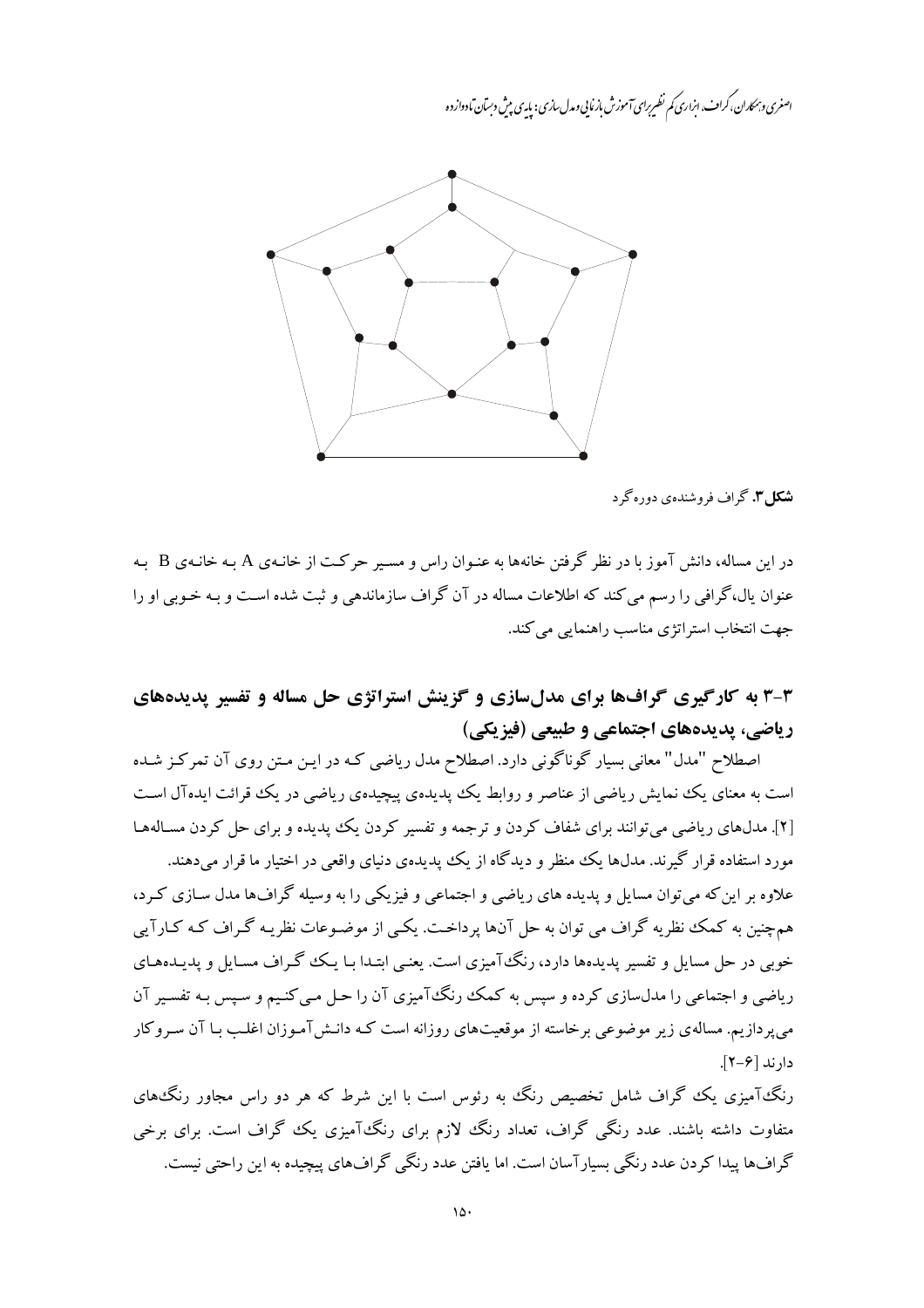محله رماضات کاربردی واحد لاسچان ۳۰ (۱۳۹۰) ۱۵۲-۱٤۵

**مثال":** آیا شما تاکنون در یک چهارراه ایستادهاید و از این که چگونه چراغهـا بـا زمـان بنـدی مخصـوص روشـن می شوند متعجب شدهاید؟ چه کسی همزمان چراغ سبز و قرمز را تنظیم می کند؟ چند دورهی زمـانی متفـاوت لازم است ؟ در این مثال، میخواهیم طرح چراغهای راهنمایی را بیابیم [۶].

برای مدلسازی این مساله ابتدا باید ملاک چگونگی کـارکردن چـراغهـا را تعیـین کنـیـم. اگـر دو مسـیر ترافیـک همدیگر را قطع کنند، نباید اجازه داده شود که همزمان عبور و مرور مجاز باشد. مـیتـوانیم ایـن مسـاله را بـا یـک گراف مدلسازی کنیم، طوری که روش، نمایانگر مسیرهای ترافیک باشند.

ما یک یال بین دو راس رسم می کنیم اگر مسیرهای ترافیکی که آنها نمایش مـیدهنـد، همـدیگر را قطـع کننـد. یک رنگ آمیزی از گراف، یک روش برای تنظیم چراغ هاست. این خواسته ما را بر آورده می کند. زیرا، ایـن کـه دو راس که در یک ییال مشترکند رنگ های متفـاوت داشـته باشـند، معـادل ایـن اسـت کـه دو مسـیر ترافیکـی کـه همدیگر را قطع می کنند، دورههای زمانی متفاوت داشته باشند. این جا رنگ۵ها نشانگر دورههای زمانی انـد، زمـانی که ترافیک باید جریان داشته باشد.

الف – شکل ۴ یک تقاطع را نشان میدهد که یک مسیر خروجی به یک خیابـان دو طرفـه از یـک مرکـز خریــد دار د.

چهار مسیر برای حرکت وجود دارد. خودروهای خیابان اصلی میتوانند به طور مستقیم حرکت کنند (دو مسـیر) و خودروهای خروجی از مرکز خرید میتوانند به هر دو طرف بچرخند (دو مسیر). گرافی که این تقـاطع را نمـایش میدهد، چهار راس خواهد داشت. این گراف با دو رنگ، قابل رنگ آمیـزی اسـت و در شـکل ۵ نشـان داده شـده است.



**شکل ٤.** مسیر ترافیکی که یک خروجی به یک خیابان دوطرفه دارد